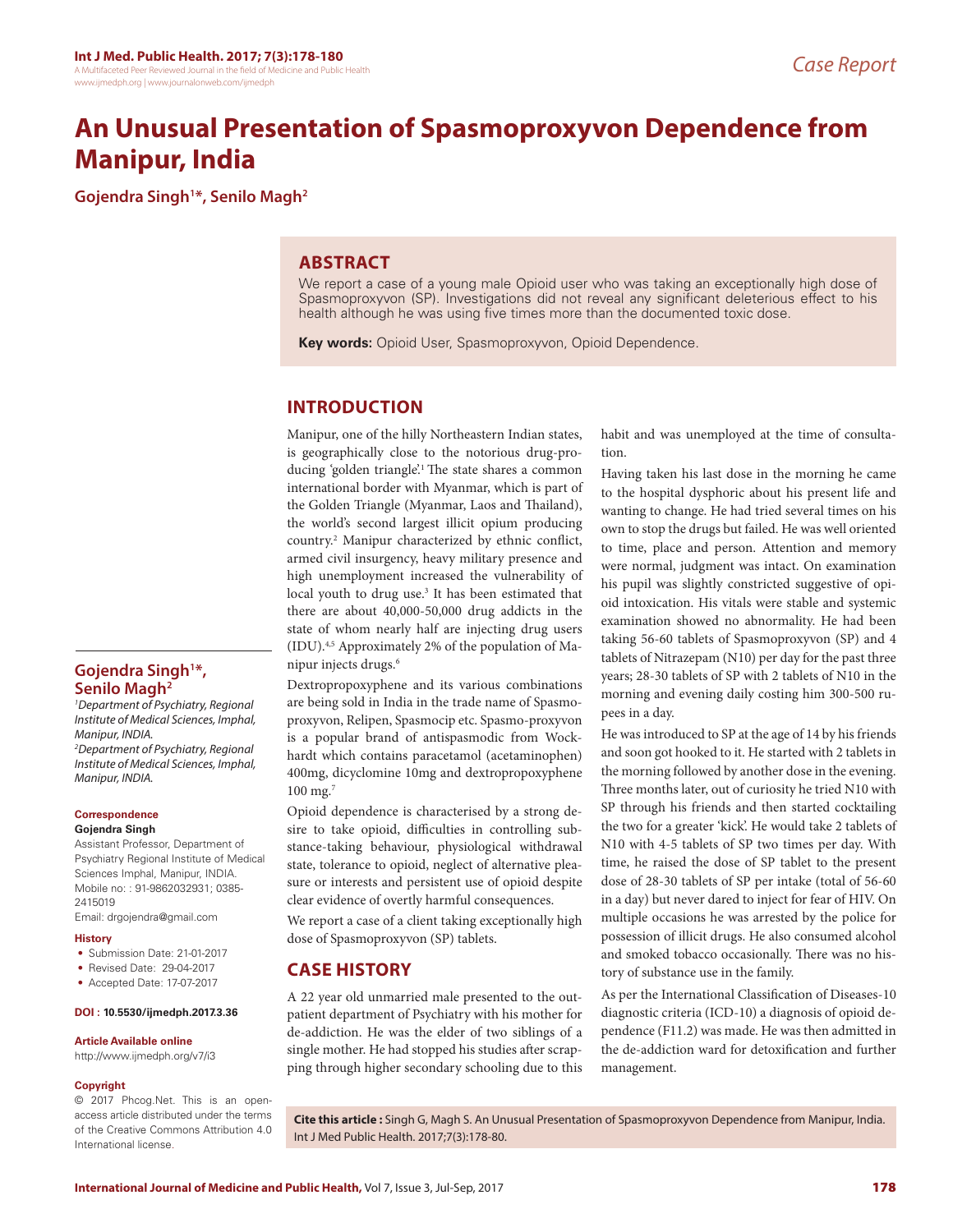#### Investigation

Liver function test: total bilirubin - 0.5 mg/dl (0.1-1.0), aspartate transaminase – 70IU (17-59), alanine transaminase – 141IU (21-72), alkaline phosphatase – 456IU (30-120), gamma glutamyl transpeptidase – 438IU(15-73). Other routine laboratory investigations; complete blood count, kidney function test, Chest X-ray and electrocardiogram were normal. Serum for Hepatitis B, C and HIV were non-reactive.

Ultrasonography of the whole abdomen showed enlarged liver measuring 19cms with slight increase in echotexture suggestive of mild fatty change.

#### Management

He was started on tablet Buprenorphine 2mg was given sublingually thrice daily, Chlordiazepoxide 10mg; 2-1-2 tablets per day, injection Lorazepam 4mg at bedtime with other supportive medications. Medications were gradually tapered and stopped as his withdrawal signs and symptoms (lacrimation, rhinorrhoea, sweating, diarrhoea, yawning, muscle cramps) improved. Relapse prevention, motivational enhancement and interpersonal therapy were administered concurrently. He was registered under opioid substitution therapy (OST) as per his preference and sent home on day 15 of admission under OST twice daily with other supportive medications. The client has been following up regularly in the outpatient department without any relapse and is psychosocially functioning well.

## **DISCUSSION**

Dextropropoxyphene is an opioid analogue structurally related to methadone. Its L-isomers is responsible for antitussive actions whereas analgesic effect resides in the D-isomers by actions on 'mu'-receptors but less selective than morphine. Due to the selective action on the 'mu'-receptor, it has high addictive potential. Serum peak level is reached within one hour following rapid oral absorption.

It is metabolized in liver by N-demethylation to produce a more active metabolite norpropoxyphene. The half-life of propoxyphene is 6 to 12 hours whereas norpropoxyphene is 37 hours. Due to prolonged halflife, norpropoxyphene is believed to play a role in the prolonged clinical course following an overdose.<sup>8-10</sup>

Normally the therapeutic concentration for dextropropoxyphene is about 0.4 mg/L, and plasma concentration in serious toxicity is found to be over 1 mg/L.11 Convulsions and delirium are the major effects of overdose. Adverse effects on chronic use comprise impairment of mental performance, drowsiness, lethargy, blurred vision, miosis, decreased appetite, inhibition of the cough reflex (antitussive effect), respiratory depression, and constipation.<sup>12</sup>

Dicyclomine (dicloverine) is a synthetic tertiary amine, which is a muscarinic receptor antagonist. It has a direct, smooth muscle relaxant action, in addition to antis-pasmodic and antiemetic properties. Atropinic side effects are usually not present at antispasmodic doses. It is commonly used for treating irritable bowel syndrome, motion sickness, morning sickness, rectal urgency, abdominal cramps, dysmenorrhoea, etc.<sup>6</sup> Overdose can cause atropinic effects such as dry mouth, dilated pupils, palpitations, psychotic behaviour, delirium, hallucinations, CVS collapse and respiratory depression.

Acetaminophen (paracetamol) is a para-aminophenol derivative, and is an analgesic- antipyretic with poor anti- inflammatory action. It has a central analgesic action (raising the pain threshold). Plasma half-life is about 2-3 hours, and effective oral dose lasts 3-5 hours. It is one of the most commonly used over-the-counter analgesic- antipyretic drugs, used in doses of 0.5-1 gm three times a day. Adverse effects are rare, as the drug is well tolerated, but chronic use can cause analgesic nephropathy. Acute poisoning can cause centrilobular hepatic necrosis, hypoglycaemia, etc. Fulminant hepatic failure and death are likely if the plasma levels are above 200 mcg/ ml at 4 hrs, and 30 mcg/ml at 15 hrs of ingestion $13$ 

The maximum doses for the constituents of Spasmo-Proxyvon areasfollows:

- Acetaminophen: 2-4 grams/day
- Dextropropoxyphene napsylate: 600 mg/day
- Dicyclomine: No available safety data for doses above 80 mg/day.13

Spasmoproxyvon dependent clients generally take about 15-30 tablets per day to stay high. Our client was using 56-60 tablets in a day, a dose much higher than the above toxic dose on a daily basis for the past three years i.e. 12gms of Acetaminophen, 3000mg of Dextropropoxyphene napsylate and 300mg of Dicyclomine. Interestingly, his liver function tests also did not reveal much derangement as expected and ultrasonography of the whole abdomen showed features suggestive of mild fatty change only. This can be explained by the higher regenerative capacity of the hepatocytes in the young.

Opioids, at and above pain-relieving doses induce euphoria, sometimes called a "rush" followed y a profound sense of tranquility which may last hours. Adaptation of opioid receptors occurs quite readily after chronic opioid administration by decreasing their sensitivity to it.<sup>14</sup> Similar mechanisms may play a role to increase the level of tolerance and decrease the damage to the rest of the body.

He was introduced to psychoactive substances by his friends at the age of 14 years. Most substance users initiates substance use for enjoyment or out of curiosity and are usually introduced to these substances mostly by their friends in their student life.6,15 Friends may influence a person to start using substances by making them available, providing an example or defining the nature of the physiological experience.16 Experimenting with drugs, however, is particularly dangerous because recreational use may progress to more problematic use and dependence.

Over dose from SP tablet resulting in death is an occasional occurrence in this region of the country. Usually such patients are found dead at the spot. Autopsy findings of such patients showed cyanosis of finger nails, congestion of kidneys and lungs and gastric mucosa.<sup>17,18</sup>

### **CONCLUSION**

From the literature any intake of the drug at a dose higher than its maximum dosage can cause adverse effects to the body but this is one rare case showing no such effects.

#### **REFERENCES**

- 1. Singh AD, Kaul RK, Sharma SG, Singh KC, Singh YM, Singh TB, *et al*. Survey of drug abuse in Manipur state - A report. Manipur: Committee for Prevention of Drug Abuse (COPDA), Indian Medical Association, Manipur State Branch; 1992.
- 2. Chandrasekaran P, Dallabetta G, Loo V, Rao S, Gayle H, Alexander A. Containing HIV/AIDS in India: the unfinished agenda. The Lancet infectious diseases. 2006;6(8):508-21.
- 3. Di Natale R. Project ORCHID and beyond: responding to intravenous drug use and HIV transmission in Northeast India. Dev Bull. 2006;69:83-6.
- 4. Kermode M, Longleng V, Singh BC, Hocking J, Langkham B, Crofts N. My first time: initiation into injecting drug use in Manipur and Nagaland, north-east India. Harm Reduction Journal. 2007 Dec 5;4(1):19-60
- 5. United Nation Office On Drugs And Crime (UNDOC). Executive summary-drug use in the Northeastern states of India. Available at http://www.unodc.org/pdf/ india/drug\_use/executive\_summary pdf. Accessed August 16, 2014.
- 6. Ningombam S, Hutin Y, Murhekar MV. Prevalence and pattern of substance use among the higher secondary school students of Imphal, Manipur, India. Natl Med J Ind. 2011;24(1):1-15.
- 7. Available at: URL:http://www.drugsupdate.com/brand/generic/Dicycloverine%20Hyrochoride/28652/none/9. Accessed June 26, 2016.
- 8. Wolen RL, Gruber CM, Kiplinger GF, Scholz NE. Concentration of propoxyphene in human plasma following oral, intramuscular, and intravenous administration.